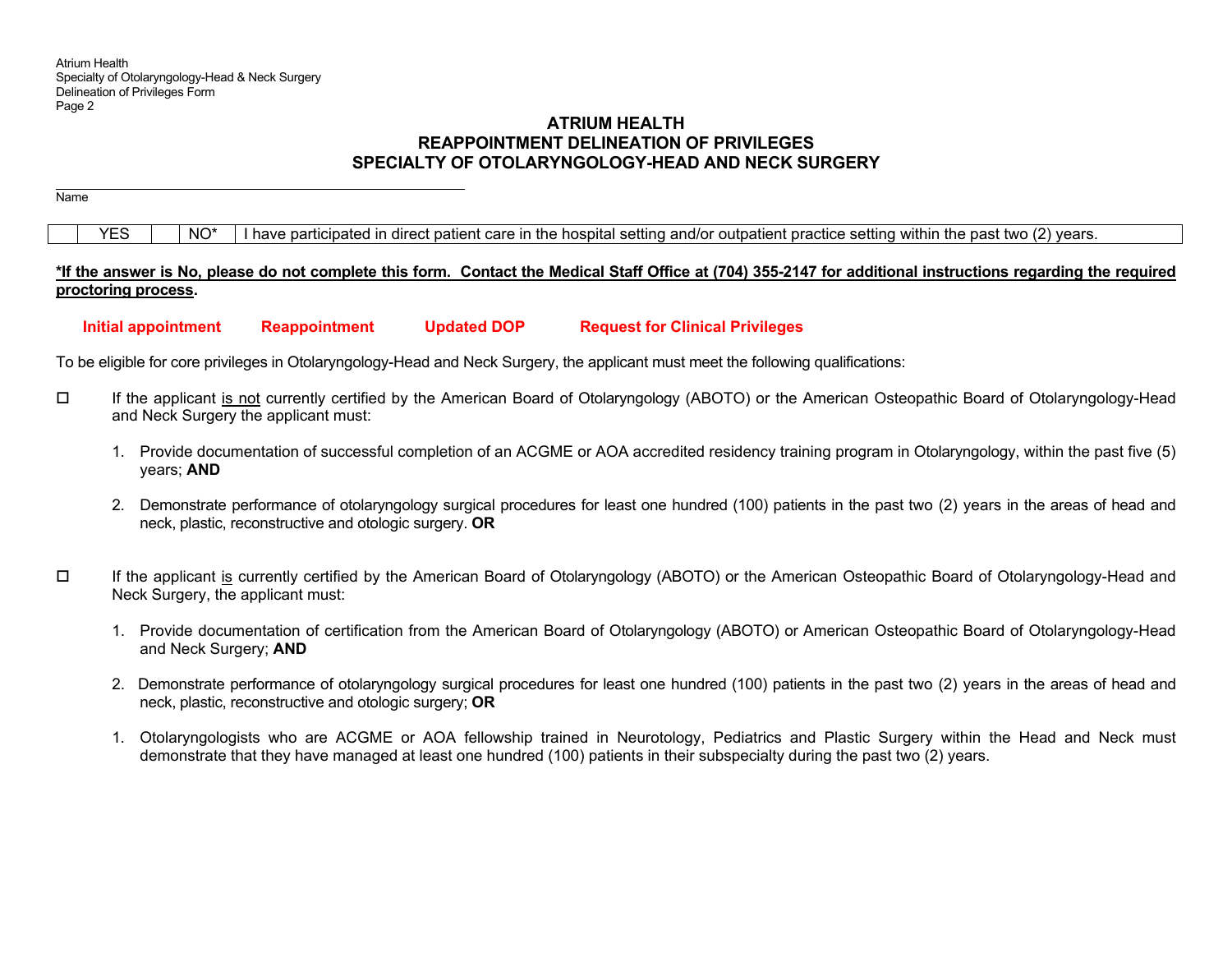Print Name

NOTE 1: Physicians must apply for "CORE" privileges in order to be eligible for clinical privileges in the specialty of Otolaryngology-Head and Neck Surgery at any facility within Atrium Health.

NOTE 2: "CORE" privileges cannot be amended or altered in any way.

NOTE 3: Please note that the exercise of certain privileges enumerated herein is necessarily limited by the operational, and resource constraints of the facility. All procedures must be performed within a clinical setting with the capabilities and organizational structure required to provide appropriate support.

Please check appropriate blocks when applying for privileges:

| <b>CMC</b> | <b>PVL</b> | <b>UNV</b> | <b>CR</b> | LIN | CAB | <b>UNN</b> | <b>STN</b> | <b>ANS</b> | Cleveland |        | OTOLARYNGOLOGY-HEAD AND NECK SURGERY<br><b>CORE PRIVILEGES</b>                                                                                                                                                                                                                                                                                                                                                                                                                                                                                                                                                                                                                                                                              |
|------------|------------|------------|-----------|-----|-----|------------|------------|------------|-----------|--------|---------------------------------------------------------------------------------------------------------------------------------------------------------------------------------------------------------------------------------------------------------------------------------------------------------------------------------------------------------------------------------------------------------------------------------------------------------------------------------------------------------------------------------------------------------------------------------------------------------------------------------------------------------------------------------------------------------------------------------------------|
|            |            |            | N/A       |     |     |            |            |            |           | CENT-1 | Evaluate, diagnose, provide consultation and comprehensive<br>medical and surgical care to patients of all ages, except as<br>specifically excluded from practice, presenting with diseases,<br>deformities or disorders of the head and neck that affect the ears,<br>nose, throat, the respiratory and upper alimentary systems and<br>related structures of the head and neck. Head and neck oncology<br>and facial plastic reconstructive surgery and the treatment of<br>disorders of hearing and voice are also including cervical lymph<br>node procedures such as modified and radical neck dissection.<br>The core privileges in this specialty include other procedures that<br>are extensions of the same techniques and skills. |

Otolaryngology-Head and Neck Surgery Core Privileges include all forms of surgery involving the face, the auricle, the auditory canal, the tympanic membrane, the contents of the middle ear, the mastoid area, the upper aerodigestive tract and its contents (which includes the external and internal nose, the paranasal sinuses, the pharynx (naso-, oro- and hypopharynx), parotidectomy, stapedotomy/stapedectomy, the oral cavity (including the lips, tongue and palate, but excluding dental unless part of a resection of surrounding structures), and the larynx, all forms of surgery involving the trachea, bronchus and esophagus, and the neck and its contents (including the muscles, thyroid, parathyroids, salivary glands, lymph nodes, vessels and other soft tissues but excluding the spine), performance of procedures using direct and indirect visualization, and computer image guidance; use of flaps (local and regional) and implantation of autogenous, homologous, and allograft grafts, including the harvesting of graft material; removal of foreign objects; cosmetic procedures of the above structures; reconstructive procedures of the above structures including repair of bone and cartilage fractures, lacerations, tracheostomy, drainage of deep neck abscesses, parotid surgery, and use of adjunct energy sources such as lasers and cryosurgery.

Maintenance Criteria for Continued Privileges (CENT-1):

The Physician must submit a minimum of ten (10) cases representative of Otolaryngology-Head and Neck Surgery Core Privileges over the past two (2) years based on acceptable results of ongoing professional practice evaluation and outcomes to reapply for special privileges. This will be reviewed at the time of reappointment. Physicians who would like to continue to hold any special privileges but are unable to document the minimal number will be requested to voluntarily withdraw their request for such privileges and to complete the necessary proctoring forms.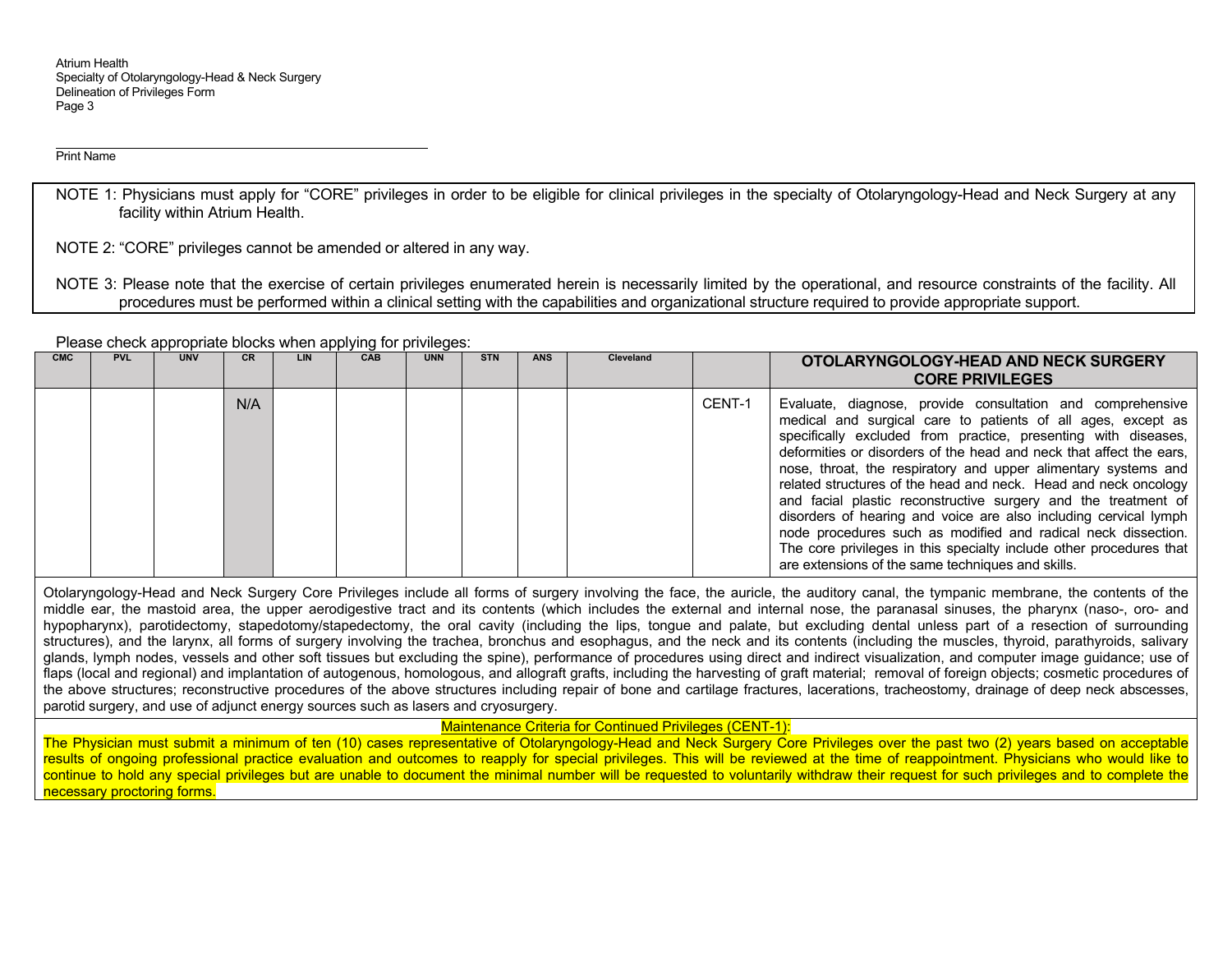Print Name

| CMC | <b>PVL</b>                                                                                                                                                                                                                                                                                                                                                                                                                                                                                                                                    | <b>UNV</b> | CR  | <b>LIN</b> | CAB | <b>UNN</b> | <b>STN</b> | ANS | <b>CLE</b> |               | (CENT-1) SPECIAL PROCEDURES<br>Must apply for and maintain an Otolaryngology Core Privilege | <b>Minimum</b><br><b>Number</b><br>Required | Number<br>Performed<br><b>Within The</b><br>Past 2<br>Years | Location |  |
|-----|-----------------------------------------------------------------------------------------------------------------------------------------------------------------------------------------------------------------------------------------------------------------------------------------------------------------------------------------------------------------------------------------------------------------------------------------------------------------------------------------------------------------------------------------------|------------|-----|------------|-----|------------|------------|-----|------------|---------------|---------------------------------------------------------------------------------------------|---------------------------------------------|-------------------------------------------------------------|----------|--|
|     |                                                                                                                                                                                                                                                                                                                                                                                                                                                                                                                                               |            | N/A |            |     |            | N/A        | N/A |            | $CENT-1(a)^*$ | Hypoglossal nerve implant                                                                   |                                             |                                                             |          |  |
|     | <b>Maintenance Criteria for Continued Privileges (CENT-1a):</b>                                                                                                                                                                                                                                                                                                                                                                                                                                                                               |            |     |            |     |            |            |     |            |               |                                                                                             |                                             |                                                             |          |  |
|     | The Physician must submit a minimum of three (3) Hypoglossal nerve implant cases over the past two (2) years based on acceptable results of ongoing professional practice evaluation<br>and outcomes to reapply for special privileges. This will be reviewed at the time of reappointment. Physicians who would like to continue to hold any special privileges but are unable to<br>document the minimal number will be requested to voluntarily withdraw their request for such privileges and to complete the necessary proctoring forms. |            |     |            |     |            |            |     |            |               |                                                                                             |                                             |                                                             |          |  |

| <b>CMC</b> | <b>PVL</b> | <b>UNV</b> | <b>CR</b> | <b>LIN</b> | <b>CAB</b> | UNN | <b>STN</b> | <b>ANS</b> | Cleveland |        | <b>CORE PRIVILEGES - REHABILITATION HOSPITAL</b><br><b>SETTING ONLY</b>                                                                                                                                                                       |
|------------|------------|------------|-----------|------------|------------|-----|------------|------------|-----------|--------|-----------------------------------------------------------------------------------------------------------------------------------------------------------------------------------------------------------------------------------------------|
| N/A        | N/A        | N/A        |           | N/A        | N/A        | N/A | N/A        | N/A        | N/A       | CENT-8 | Privileges include evaluation and management, as well as<br>procedures approved for performance within the acute<br>rehabilitation<br>with<br>the<br>setting,<br>coniunction<br>$\mathsf{in}$<br>comprehensive rehabilitation treatment plan. |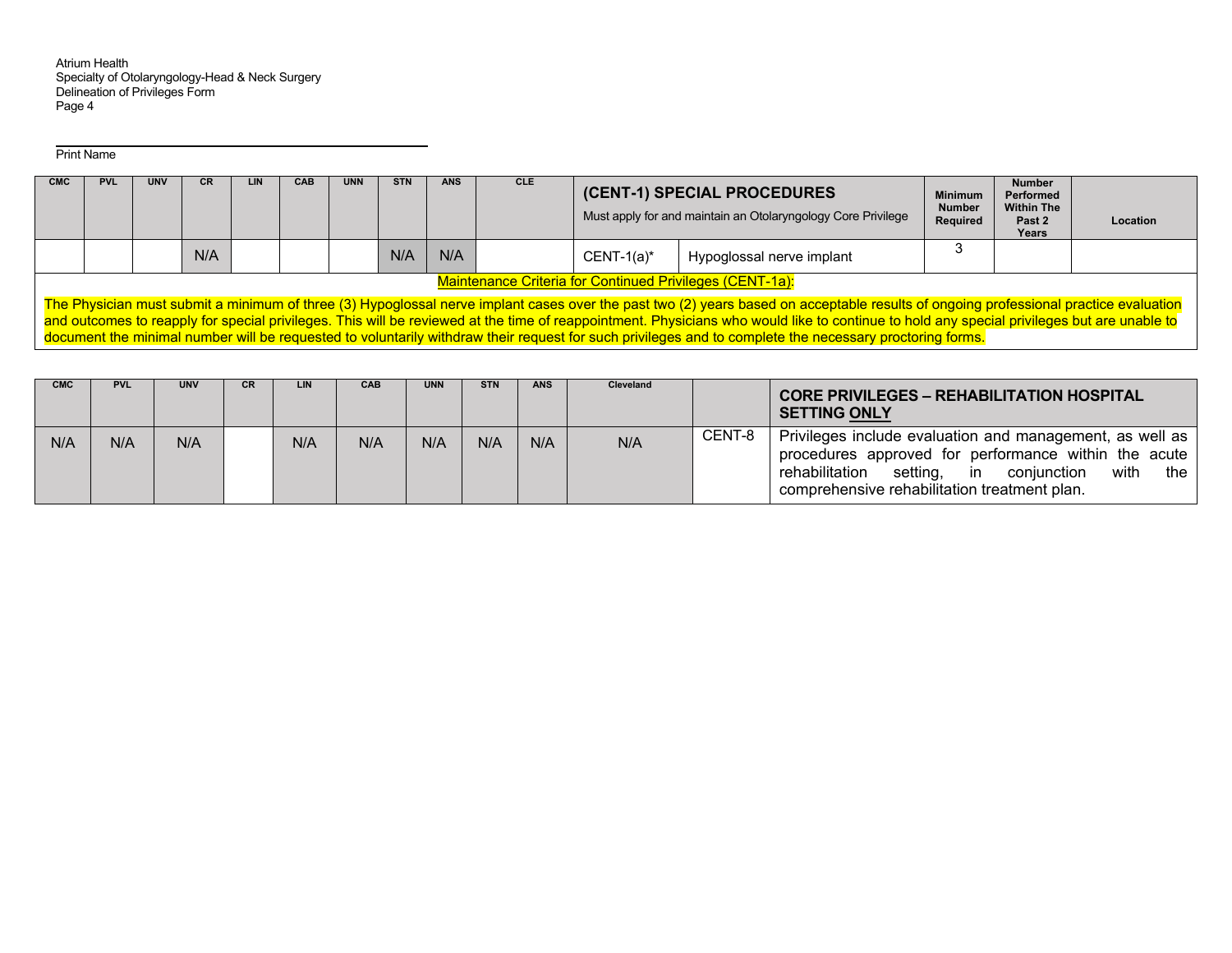To be eligible for Neurotology Core Privileges, the applicant must meet the following qualifications:

- 1. Provide documentation of successful completion of an ACGME or AOA accredited Neurotology fellowship training program, within the past five (5) years; **OR**
- 1. Provide documentation of current certification in Neurotology by the AMBS or AOA; **AND**
- 2. Demonstrate performance of at least one hundred (100) Neurotology procedures within the past two (2) years.

| <b>CMC</b> | <b>PVL</b> | <b>UNV</b> | CR  | <b>LIN</b> | <b>CAB</b> | <b>UNN</b> | <b>STN</b> | <b>ANS</b> | Cleveland |        | NEUROTOLOGY CORE PRIVILEGES                                                                                                                                                                                                                                                                                                                                                                                                                                                                                                                                                                                                                                                                                                                                                               |
|------------|------------|------------|-----|------------|------------|------------|------------|------------|-----------|--------|-------------------------------------------------------------------------------------------------------------------------------------------------------------------------------------------------------------------------------------------------------------------------------------------------------------------------------------------------------------------------------------------------------------------------------------------------------------------------------------------------------------------------------------------------------------------------------------------------------------------------------------------------------------------------------------------------------------------------------------------------------------------------------------------|
|            |            |            | N/A |            |            |            |            |            |           | CENT-2 | Evaluate, diagnose, treat and provide consultation to patients of all<br>ages, presenting with diseases and disorders of the inner ear (both<br>cochlear and vestibular), skull base, petrous apex, infratemporal<br>fossa, internal auditory canals, cranial nerves (e.g., vestibular nerve<br>section and joint neurosurgical-neurotological resection of<br>intradural VIII nerve tumors), and lateral skull base (including the<br>occipital bone, sphenoid bone, temporal bone, mesial aspect of the<br>dura and intradural management), in conjunction with neurological<br>surgery. The core privileges in this specialty include other<br>procedures that are extensions of the same techniques and skills.<br>Please note: Also includes all privileges contained within CENT-1. |

NOTE: Neurotology Core Privileges include petrous apex procedures; facial nerve decompression and graft and/or repair; partial or total temporal bone resection; vestibular nerve section (translabyrinthine and retrolabyrinthine approach); cerebellopontine angle tumor removal (translabyrinthine, retrolabyrinthine, and middle fossa approaches, and suboccipital approach with neurosurgical collobaration); implantation of bone conduction hearing devices; middle ear hearing devices and cochlear implants; excision of jugular foramen tumors; endolymphatic sac procedures; labyrinthectomy; and aural atresia repair.

Maintenance Criteria for Continued Privileges (CENT-2):

The Physician must submit a minimum of ten (10) cases representative of Neurotology Core Privileges over the past two (2) years based on acceptable results of ongoing professional practice evaluation and outcomes to reapply for special privileges. This will be reviewed at the time of reappointment. Physicians who would like to continue to hold any special privileges but are unable to document the minimal number will be requested to voluntarily withdraw their request for such privileges and to complete the necessary proctoring forms.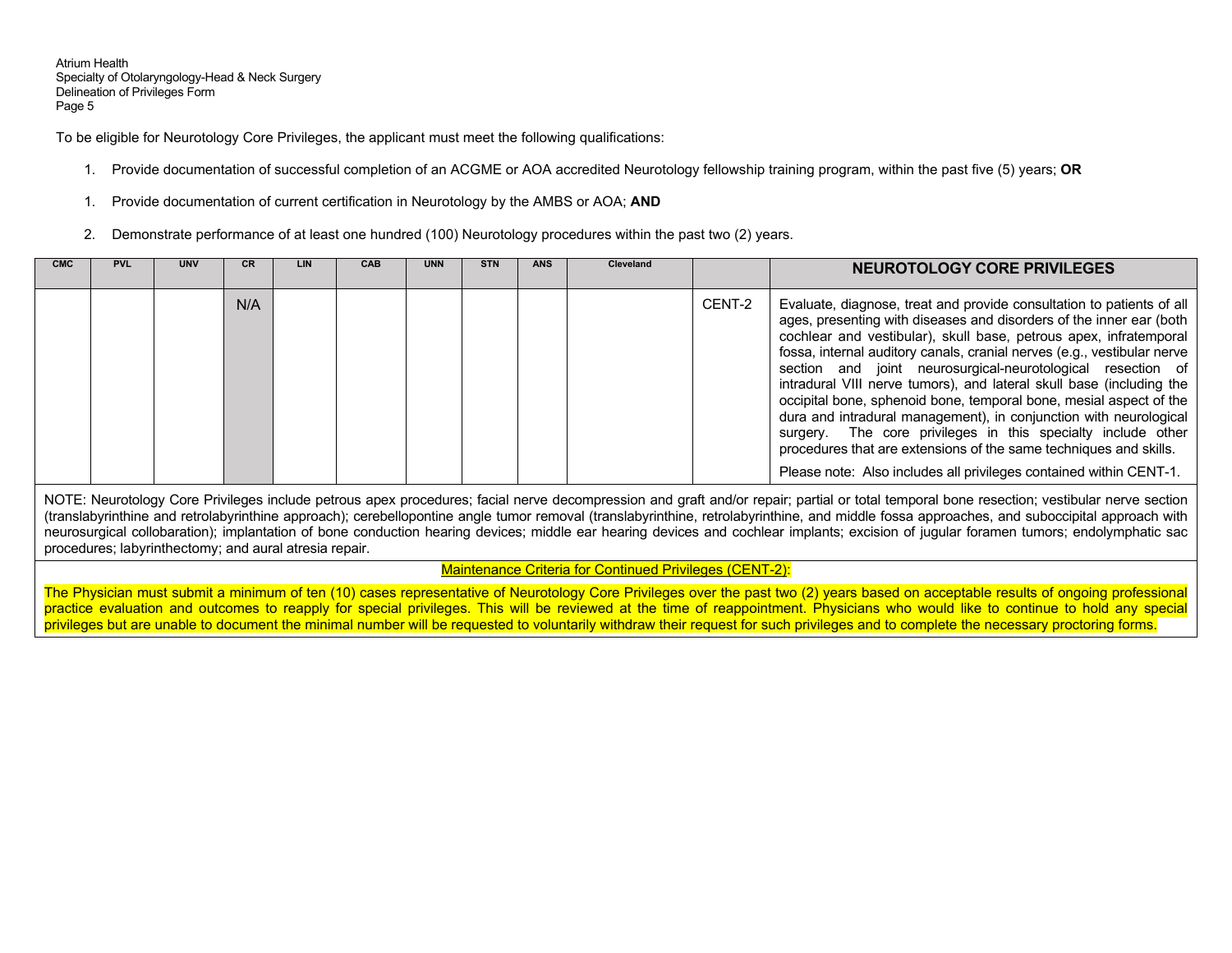Print Name

SPECIAL PRIVILEGES WITH QUALIFICATIONS AND/OR SPECIFIC CRITERIA - PROVIDE THE NUMBER OF PROCEDURES PERFORMED WITHIN THE PAST TWO YEARS **AND FACILITY WHERE THE PROCEDURES WERE PERFORMED.** 

**Special Procedures of the Ear (CENT-6) may be applied for by those Physicians who do not meet the eligibility criteria for Neurotology Core Privileges (CENT-2).** 

Please check appropriate blocks when applying for privileges:

| <b>CMC</b> | <b>PVL</b> | <b>UNV</b> | <b>CR</b> | LIN. | CAB | <b>UNN</b> | <b>STN</b> | <b>ANS</b> | CLE | (CENT-6) SPECIAL PROCEDURES OF THE<br><b>EAR</b><br>Must apply for and maintain an Otolaryngology Core Privilege | <b>Minimum</b><br><b>Number</b><br>Required | <b>Number</b><br><b>Performed</b><br><b>Within The</b><br>Past 2<br>Years | Location |  |
|------------|------------|------------|-----------|------|-----|------------|------------|------------|-----|------------------------------------------------------------------------------------------------------------------|---------------------------------------------|---------------------------------------------------------------------------|----------|--|
|            |            |            | N/A       |      |     |            |            |            |     | $CENT-6(a)*$<br>Cochlear Implant                                                                                 |                                             | 2                                                                         |          |  |
|            |            |            | N/A       |      |     |            |            |            |     | Facial Nerve Repair/<br>$CENT-6(b)^*$<br>/decompression/graft                                                    |                                             | 2                                                                         |          |  |
|            |            |            | N/A       |      |     |            |            |            |     | Temporal Bone Resection, partial or<br>$CENT-6(c)*$<br>complete                                                  |                                             | 2                                                                         |          |  |
|            |            |            | N/A       |      |     |            |            |            |     | Implantation, bone conduction<br>$CENT-6(d)^*$<br>hearing device                                                 |                                             | 2                                                                         |          |  |
|            |            |            | N/A       |      |     |            |            |            |     | $CENT-6(e)^*$<br>Endolymphatic sac procedures                                                                    |                                             | $\mathcal{P}$                                                             |          |  |
|            |            |            | N/A       |      |     |            |            |            |     | Implantation, middle ear hearing<br>$CENT-6(f)^*$<br>device                                                      |                                             | 2                                                                         |          |  |
|            |            |            | N/A       |      |     |            |            |            |     | $CENT-6(g)^*$<br>Excision, jugular foramen tumor                                                                 |                                             | $\mathcal{P}$                                                             |          |  |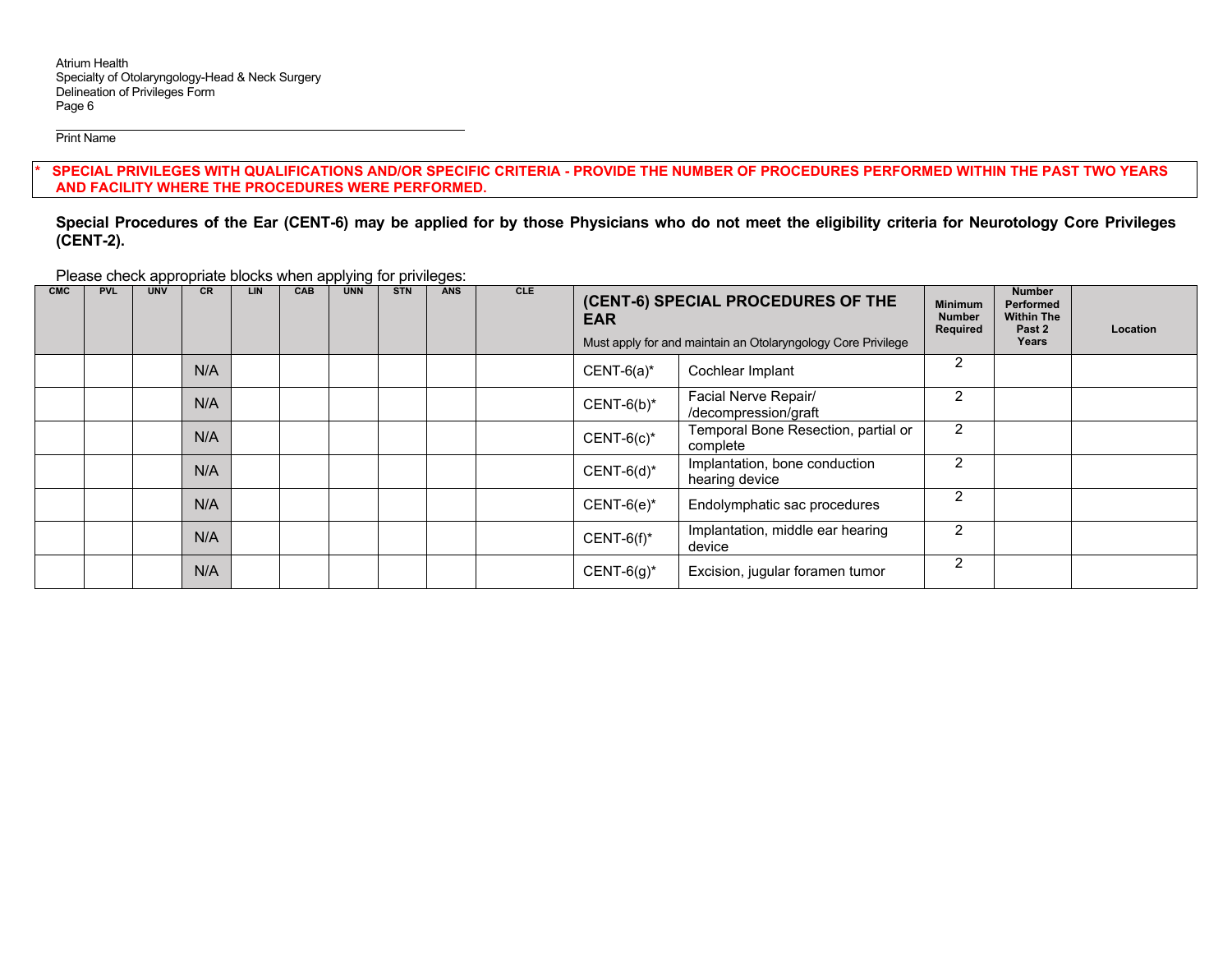#### Print Name

To be eligible for Pediatric Otolaryngology-Head and Neck Surgery Core Privileges, the applicant must meet the following qualifications:

- 1. Provide documentation of successful completion of an ACGME or AOA accredited Pediatric Otolaryngology-Head and Neck Surgery fellowship training program, within the past five (5) years; **OR**
- 1. Provide documentation of current certification in Pediatric Otolaryngology-Head and Neck Surgery by the ABMS or AOA; **AND**
- 2. Demonstrate performance of at least one hundred (100) Pediatric Otolaryngology-Head and Neck Surgery procedures within the past two (2) years.

| <b>CMC</b> | <b>PVL</b> | <b>UNV</b> | СR  | LIN | <b>CAB</b> | <b>UNN</b> | <b>STN</b> | <b>ANS</b> | <b>Cleveland</b> |        | PEDIATRIC OTOLARYNGOLOGY-HEAD AND NECK<br><b>SURGERY</b><br><b>CORE PRIVILEGES</b>                                                                                                                                                                                                                                                                                                                                                                                                                                                                                                                                                        |
|------------|------------|------------|-----|-----|------------|------------|------------|------------|------------------|--------|-------------------------------------------------------------------------------------------------------------------------------------------------------------------------------------------------------------------------------------------------------------------------------------------------------------------------------------------------------------------------------------------------------------------------------------------------------------------------------------------------------------------------------------------------------------------------------------------------------------------------------------------|
|            |            |            | N/A | N/A |            |            |            |            |                  | CENT-3 | Evaluate, diagnose, consult and provide medical and surgical care<br>to from birth to adolescents with illnesses, injuries and disorders<br>that include congenital and acquired conditions involving the aero<br>digestive tract, nose and para nasal sinuses, the ear, upper<br>alimentary systems and other areas of the head and neck. The<br>core privileges in this specialty include but are not limited to:<br>childhood disorders of voice, speech, language and hearing and<br>other procedures that are extensions of the same techniques and<br>skills.<br>Please note: Also includes all privileges contained within CENT-1. |

NOTE: Pediatric Otolaryngology-Head and Neck Surgery Core Privileges include choanal atresia repair; cleft lip repair, cleft palate repair, and all of the following for birth to adolescents: angiofibroma removal; laryngeal reconstructive procedures; tracheostomy and tracheoplasty; treatment of subglottic stenosis; velopharyngeal flap; palatal pushback; thyroid surgery; parathyroid surgery; trans-sphenoidal removal of pituitary tumor (collaborate with neurosurgeon), drainage of deep neck abscesses, parotid surgery, major neck surgery; laryngectomy; radical/modified neck dissection; and transphenoidal resection of pituitary tumor with neurosurgeon.

## Maintenance Criteria for Continued Privileges (CENT-3):

The Physician must submit a minimum of ten (10) cases representative of Pediatric Otolaryngology-Head and Neck Surgery Core Privileges over the past two (2) years based on acceptable results of ongoing professional practice evaluation and outcomes to reapply for special privileges. This will be reviewed at the time of reappointment. Physicians who would like to continue to hold any special privileges but are unable to document the minimal number will be requested to voluntarily withdraw their request for such privileges and to complete the necessary proctoring forms.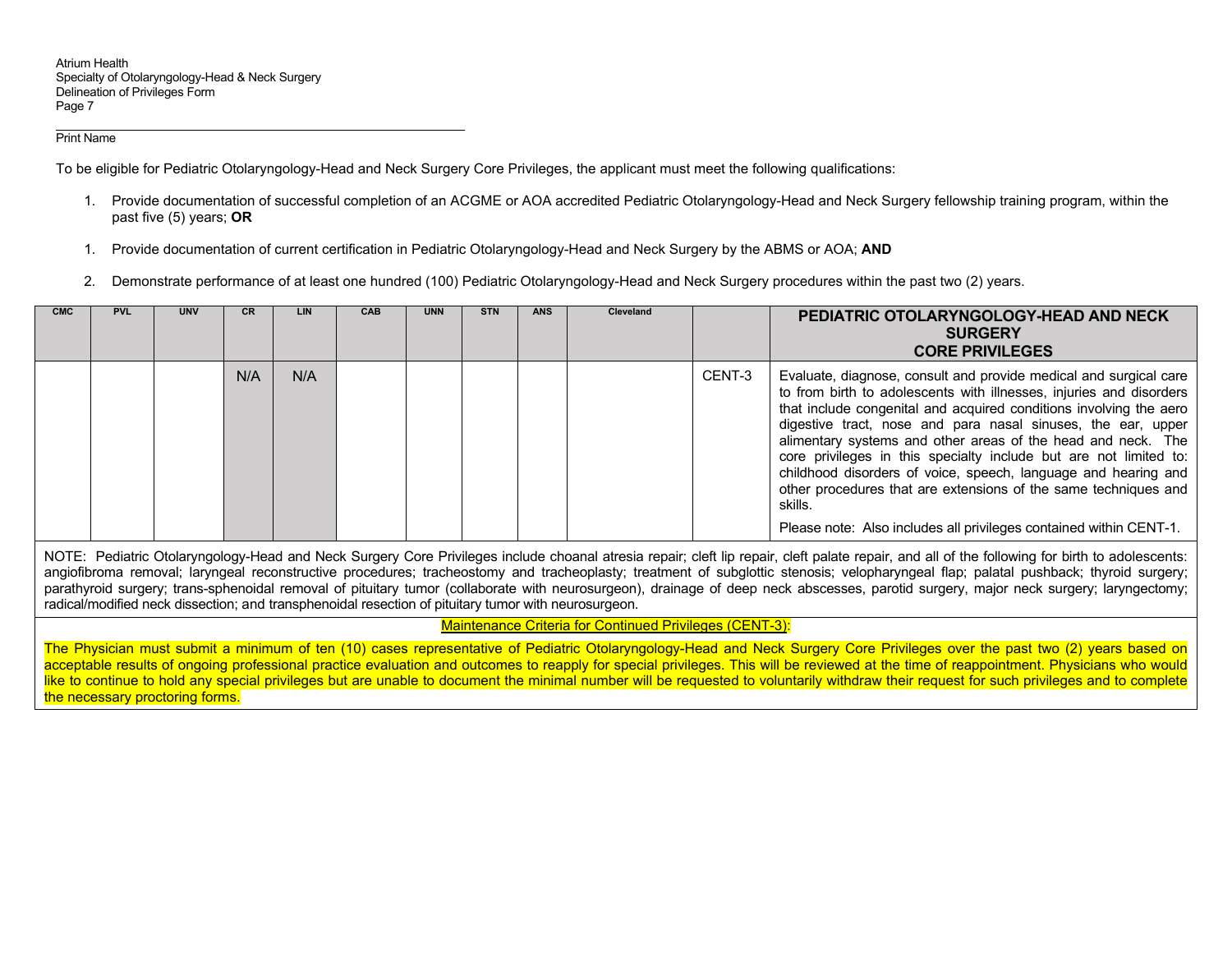#### Print Name

To be eligible for Facial Plastic Surgery within the Head and Neck Surgery Core Privileges, the applicant must meet the following qualifications:

- 1. Provide documentation of successful completion of an ACGME or AOA accredited Facial Plastic Surgery within the Head and Neck Surgery fellowship training program, within the past five (5) years; **OR**
- 1. Provide documentation of current certification in Facial Plastic Surgery within the Head and Neck Surgery by the ABMS or AOA; **AND**
- 2. Demonstrate performance of at least one hundred (100) Plastic Surgery within the Head and Neck Surgery procedures within the past two (2) years.

Please check appropriate blocks when applying for privileges:

| <b>CMC</b> | <b>PVL</b> | <b>UNV</b> | CR  | LIN | CAB | <b>UNN</b> | <b>STN</b> | <b>ANS</b> | Cleveland |        | <b>FACIAL PLASTIC SURGERY WITHIN THE HEAD AND</b><br><b>NECK CORE PRIVILEGES</b>                                                                                                                                                                                                                                                                                                                                                                                                                                                                                             |
|------------|------------|------------|-----|-----|-----|------------|------------|------------|-----------|--------|------------------------------------------------------------------------------------------------------------------------------------------------------------------------------------------------------------------------------------------------------------------------------------------------------------------------------------------------------------------------------------------------------------------------------------------------------------------------------------------------------------------------------------------------------------------------------|
|            |            |            | N/A |     |     |            |            |            |           | CENT-4 | Evaluate, diagnose, treat and provide consultation to patients of all<br>presenting with conditions or disorders requiring<br>ages,<br>reconstructive procedures within the head, face, neck and<br>associated structures, including cutaneous head and neck<br>oncology and reconstruction, management of maxillofacial trauma,<br>soft-tissue repair and neural surgery. The core privileges in this<br>specialty include other procedures that are extensions of the same<br>techniques and skills.<br>Please note: Also includes all privileges contained within CENT-1. |

NOTE: Facial Plastic Surgery within the Head and Neck Core Privileges include the following procedures in the head and neck region: cleft lip repair, cleft palate repair, accessory-facial nerve transfer; blepharoplasty; brow lift; chemical peel; dermabrasion; endoscopic facial surgery; cosmetic surgery; rhytidectomy; mentoplasty; otoplasty; correction of aural atresia; implantation of autogenous and allograft material; repair of lacerations; fascial sling procedures; hair transplantation, punch or strip; hypoglossal-facial nerve transfer; liposuction or lipoinjection procedure for contour restoration in the head and neck; orthognathic surgery; reconstruction aural microtia; reconstruction eyelid; ptosis repair; scar revisions; removal and reconstruction of facial lesions; upper eyelid weight placement; skin grafts; osteoplastic procedures of the mandible and facial skeleton; insertion/removal of tissue expanders; velopharyngeal push-pack (adolescents and greater); regional pedicle/rotational flaps; facial skin cancer excision, reconstruction.

## Maintenance Criteria for Continued Privileges (CENT-4):

The Physician must submit a minimum of ten (10) cases representative of Facial Plastic Surgery within the Head and Neck Core Privileges over the past two (2) years based on acceptable results of ongoing professional practice evaluation and outcomes to reapply for special privileges. This will be reviewed at the time of reappointment. Physicians who would like to continue to hold any special privileges but are unable to document the minimal number will be requested to voluntarily withdraw their request for such privileges and to complete the necessary proctoring forms.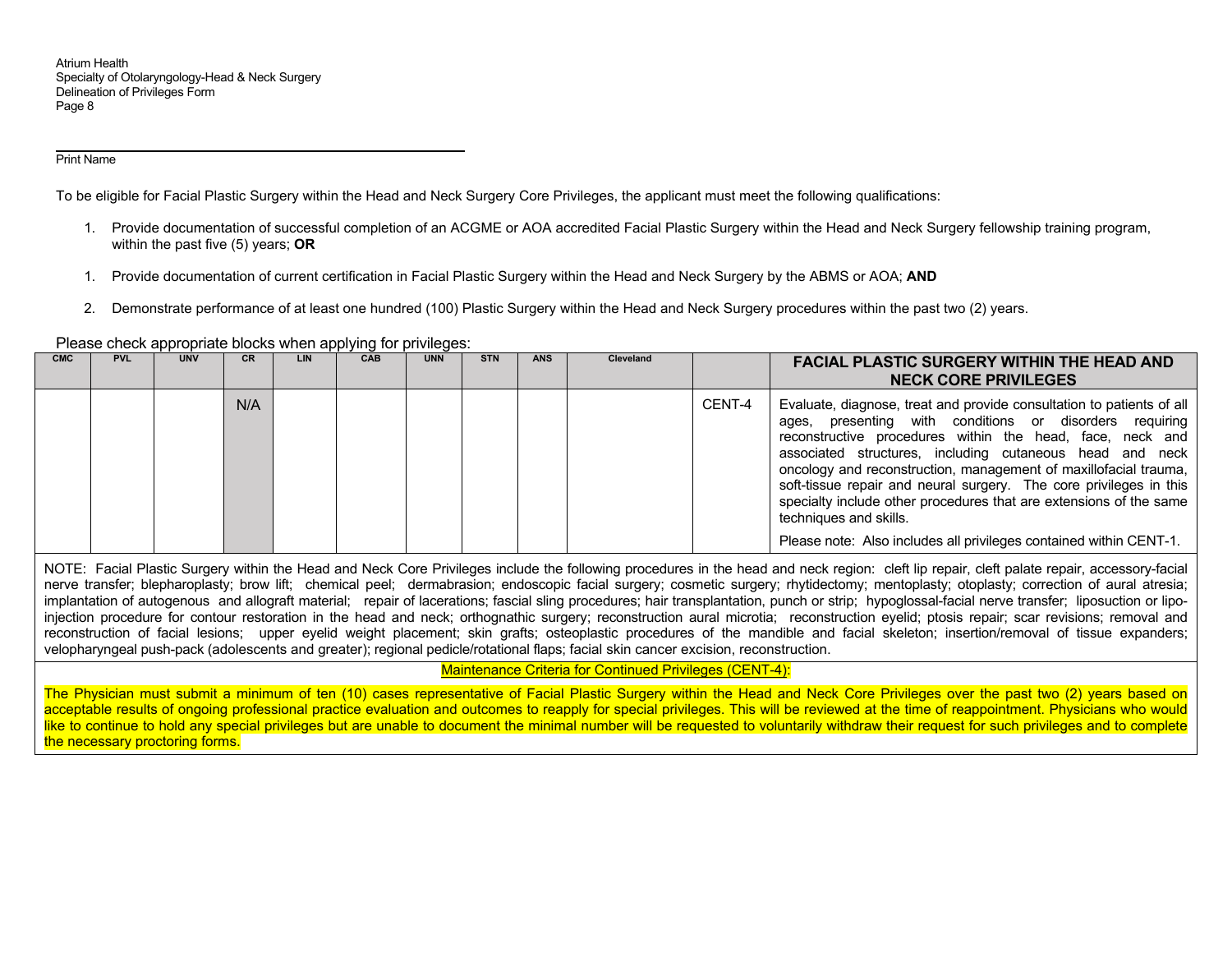Print Name

| <b>CMC</b> | <b>PVL</b> | <b>UNV</b> | CR  | LIN. | CAB | <b>UNN</b> | <b>STN</b> | <b>ANS</b> | <b>CLE</b> | <b>SPECIAL PROCEDURES</b> | <b>FACIAL PLASTIC SURGERY</b><br>Must apply for and maintain Facial Plastic Surgery within the<br>Head and Neck Core Privileges (CENT-4) | <b>Minimum</b><br><b>Number</b><br>Required | <b>Number</b><br>Performed<br><b>Within The</b><br>Past 2<br>Years | Location |
|------------|------------|------------|-----|------|-----|------------|------------|------------|------------|---------------------------|------------------------------------------------------------------------------------------------------------------------------------------|---------------------------------------------|--------------------------------------------------------------------|----------|
|            |            |            | N/A |      |     |            |            |            |            | $CENT-4(a)^*$             | Facial nerve rehabilitation<br>procedures                                                                                                |                                             |                                                                    |          |

To be eligible for Head and Neck Surgical Oncology Core Privileges (CENT-5), the applicant must meet the following qualifications:

- 1. Provide documentation of successful completion of an ACGME or AOA accredited Head and Neck Surgical Oncology fellowship training program, within the past five (5) years; **OR**
- 1. Provide documentation of current certification in Head and Neck Surgical Oncology by the ABMS or AOA; **AND**
- 2. Demonstrate performance of at least one hundred (100) Head and Neck Surgical Oncology procedures within the past two (2) years.

Please check appropriate blocks when applying for privileges:

| <b>CMC</b> | <b>PVL</b> | <b>UNV</b> | <b>CR</b> | LIN | CAB | <b>UNN</b> | <b>STN</b> | <b>ANS</b> | Cleveland |        | <b>HEAD AND NECK SURGICAL ONCOLOGY</b><br><b>CORE PRIVILEGES</b>                                                                                                                                                                                                                                                                                                                                                                                                                                                                                                                                               |
|------------|------------|------------|-----------|-----|-----|------------|------------|------------|-----------|--------|----------------------------------------------------------------------------------------------------------------------------------------------------------------------------------------------------------------------------------------------------------------------------------------------------------------------------------------------------------------------------------------------------------------------------------------------------------------------------------------------------------------------------------------------------------------------------------------------------------------|
|            |            |            | N/A       |     |     |            |            |            |           | CENT-5 | Evaluate, diagnose, treat and provide consultation to patients of<br>all ages, presenting with neoplastic conditions or disorders<br>requiring ablative, extirpative, or reconstructive procedures within<br>the head, face, neck and associated structures, including<br>cutaneous head and neck oncology and reconstruction,<br>management of maxillofacial trauma, soft-tissue repair and neural<br>surgery. The core privileges in this specialty include other<br>procedures that are extensions of the same techniques and skills.<br>Please note: Also includes all privileges contained within CENT-1. |

NOTE: Head and Neck Surgical Oncology Core Privileges include the following procedures in the head and neck region: Microvascular free flap reconstruction of the head and neck; Radical/Modified neck dissection, adolescent and greater; Excision angiofibroma, adolescent and greater; Frontal sinus obliteration/ablation, adolescent and greater; Transphenoidal resection of pituitary tumor, with neurosurgeon – adolescent and greater; Cranial Nerve repair; Partial/total maxillectomy; Infratemporal fossa approach to skull base; Pharyngolaryngectomy, adolescent and greater; Partial/total laryngectomy, adolescent and greater; Recurrent laryngeal nerve procedure; Tracheo-esophageal fistula creation, repair; and Facial nerve decompression/graft/repair.

## Maintenance Criteria for Continued Privileges (CENT-5):

The Physician must submit a minimum of ten (10) cases representative of Head and Neck Surgery Oncology Core Privileges over the past two (2) years based on acceptable results of ongoing professional practice evaluation and outcomes to reapply for special privileges. This will be reviewed at the time of reappointment. Physicians who would like to continue to hold any special privileges but are unable to document the minimal number will be requested to voluntarily withdraw their request for such privileges and to complete the necessary proctoring forms.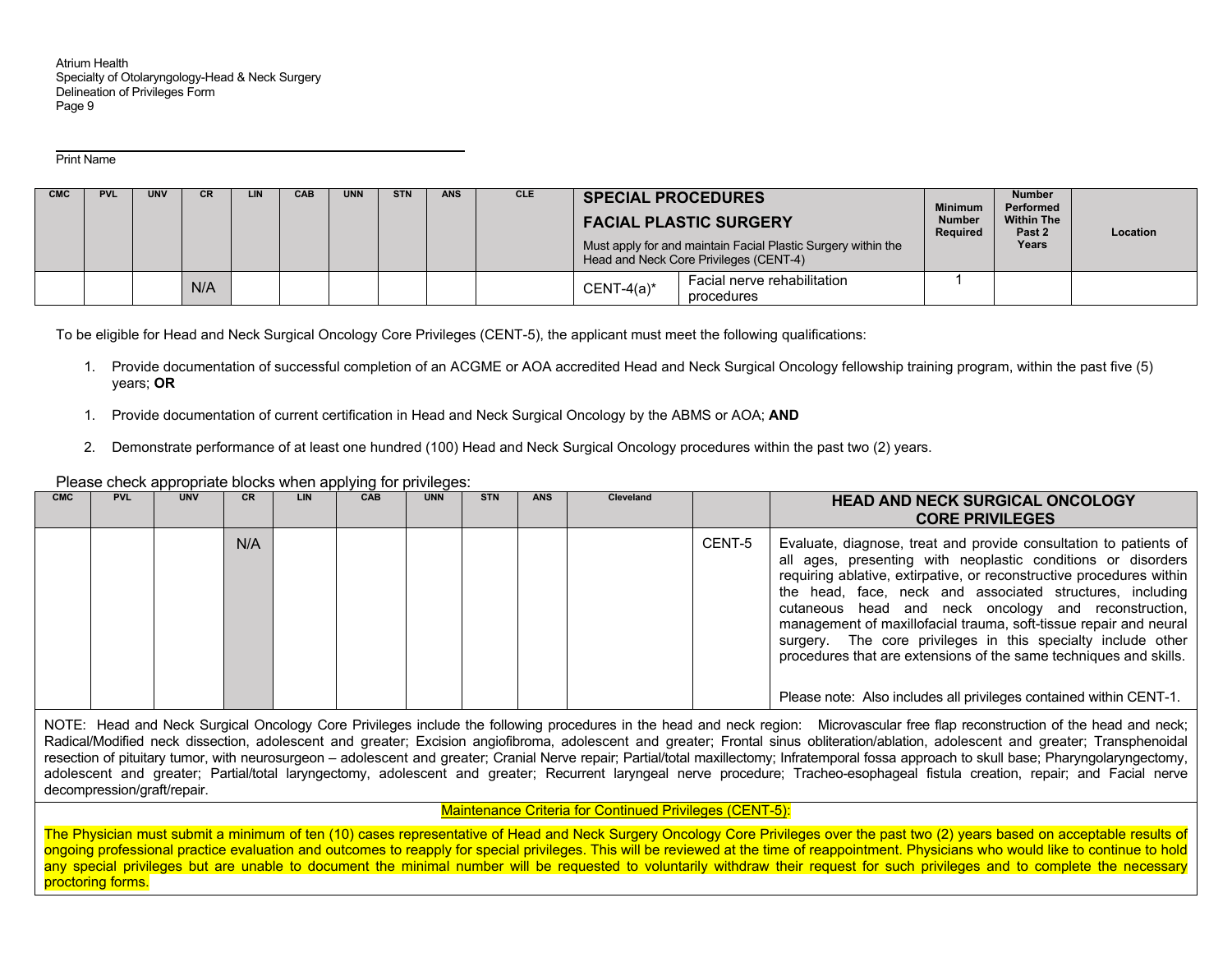Print Name

### SPECIAL PRIVILEGES WITH QUALIFICATIONS AND/OR SPECIFIC CRITERIA - PROVIDE THE NUMBER OF PROCEDURES PERFORMED WITHIN THE PAST TWO YEARS **AND FACILITY WHERE THE PROCEDURES WERE PERFORMED.**

| <b>CMC</b> | <b>PVL</b> | <b>UNV</b> | CR. | LIN | CAB | <b>UNN</b> | <b>STN</b> | <b>ANS</b> | <b>CLE</b> |               | (CENT-7) SPECIAL PROCEDURES<br>Must apply for and maintain an Otolaryngology Core Privilege |    | <b>Number</b><br>Performed<br><b>Within The</b><br>Past 2<br>Years | Location |
|------------|------------|------------|-----|-----|-----|------------|------------|------------|------------|---------------|---------------------------------------------------------------------------------------------|----|--------------------------------------------------------------------|----------|
|            |            |            | N/A |     |     |            |            |            |            | CENT-7(a) $*$ | Percutaneous Endoscopic<br>Gastrostomy (PEG)                                                |    |                                                                    |          |
|            |            |            | N/A |     |     |            |            |            |            | CENT-7(b) $*$ | Permanent (or semi-permanent)<br>Indwelling Venous Pocket Catheter<br>Placement             | 10 |                                                                    |          |

## Maintenance Criteria for Continued Privileges (CENT-7):

The Physician must submit a representative sample of a minimum of five (5) cases, to include at least two (2) cases for each special privilege held, over the past two (2) years based on acceptable results of ongoing professional practice evaluation and outcomes to reapply for special privileges. This will be reviewed at the time of reappointment. Physicians who would like to continue to hold any special privileges but are unable to document the minimal number will be requested to voluntarily withdraw their request for such privileges and to complete the necessary proctoring forms.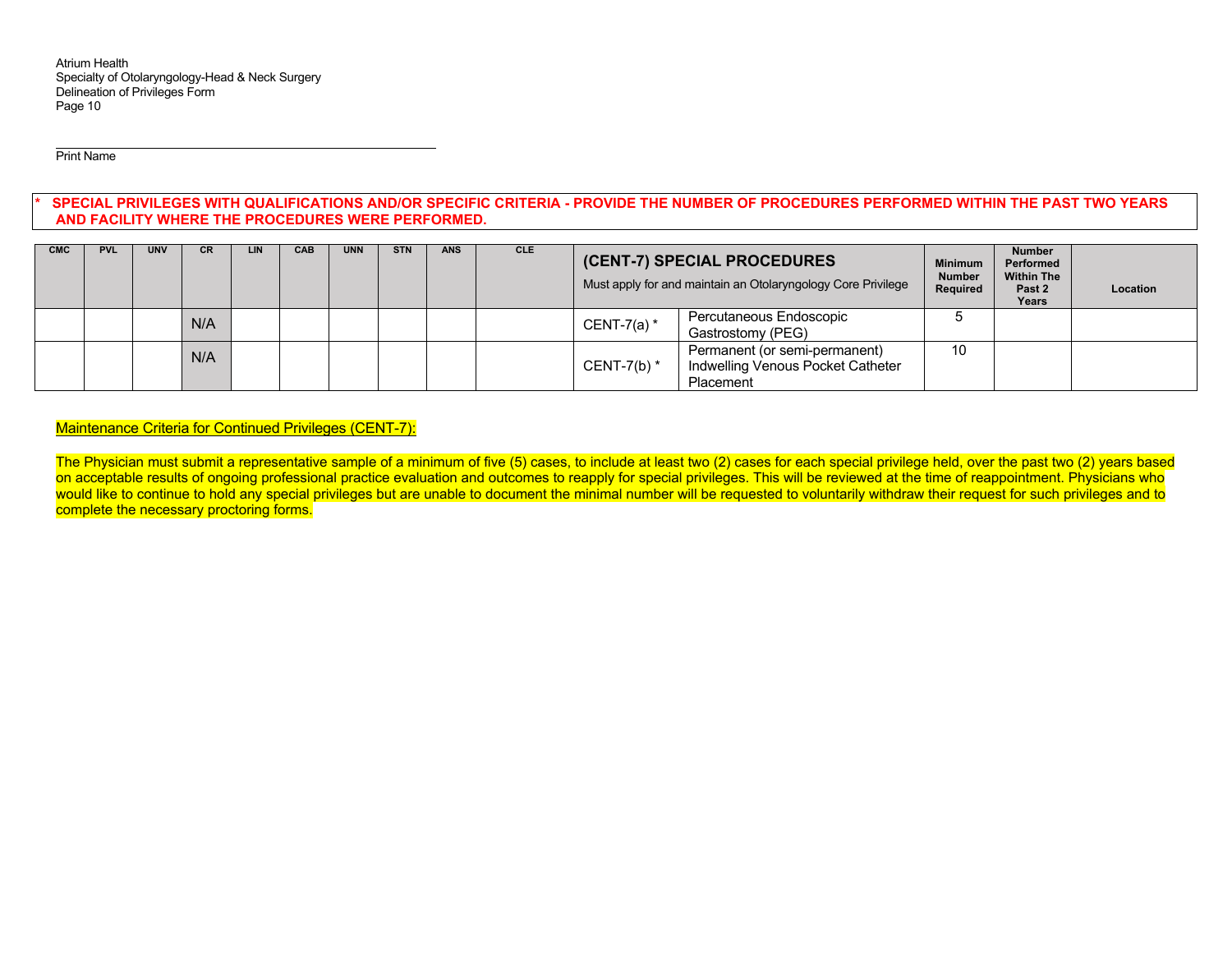Print Name

| <b>CMC</b> | <b>PVL</b> | <b>UNV</b> | CR. |     | <b>CAB</b> | <b>UNN</b> | <b>STN</b> | <b>ANS</b> | <b>CLE</b> | (CENT-7) SPECIAL PROCEDURES<br>Must apply for and maintain an Otolaryngology Core Privilege | <b>Minimum</b><br><b>Number</b><br>Required | <b>Number</b><br>Performed<br><b>Within The</b><br>Past 2<br>Years | Location |  |
|------------|------------|------------|-----|-----|------------|------------|------------|------------|------------|---------------------------------------------------------------------------------------------|---------------------------------------------|--------------------------------------------------------------------|----------|--|
|            |            |            | N/A | N/A |            |            | N/A        |            |            | $CENT-7(c)*$                                                                                | da Vinci Robotic-Assisted Surgery           | See<br>Criteria                                                    |          |  |

## **CENT-7(c) DA VINCI ROBOTIC-ASSISTED SURGERY**

### **DEFINITION:**

The da Vinci surgical system itself is a large console, controlled by the surgeon, with three interactive robotic arms, specialized surgical instrumentation, and a highperformance video system. The video system provides surgeons with a highly magnified, three-dimensional view of a patient's interior, while the surgical instrumentation allows for improved precision and manipulation in tight spaces.

#### **SKILLS AND TRAINING NEEDED:**

The applicant must meet the following:

- 1. Currently eligible for certification by the American Board of Otolaryngology or by the American Osteopathic Association (AOA) in Otolaryngology; **AND**
- 2. Current privileges to perform the procedure open; **AND**
- 3. Provide documentation of successful completion of a ACGME or AOA accredited Residency or Fellowship program where da Vinci was included in the training; **AND**
- 4. Provide verification from the Residency or Fellowship program director that the Applicant has been trained in da Vinci and has proficiently performed three (3) cases within the past two (2) years; **OR**
- 4. Documentation of proficiently performing three (3) da Vinci cases within the past two (2) years.

**OR** 

- 1. Currently certified or eligible for certification by the American Board of Otolaryngology or by the American Osteopathic Association (AOA) in Otolaryngology; **AND**
- 2. Current privileges to perform the procedure open; **AND**
- 3. Documentation of successful completion of a formal course on the da Vinci system offered through Intuitive Surgical; **AND**
- 4. Verification by the approved Robotics Proctoring Physician that the Applicant was successfully proctored for a minimum of three (3) robotic-assisted patient cases; **OR**
- 4. Documentation of proficiently performing three (3) da Vinci cases within the past two (2) years.

#### **CRITERIA FOR MAINTENANCE OF PRIVILEGES (CENT-7(c)):**

The Physician must submit a minimum of five (5) procedures performed over the past two (2) years based on acceptable results of ongoing professional practice evaluation and outcomes to reapply for special privileges. This will be reviewed at the time of reappointment. Physicians who would like to continue to hold any special privileges but are unable to document the minimal number will be requested to voluntarily withdraw their request for such privileges and to complete the necessary proctoring forms.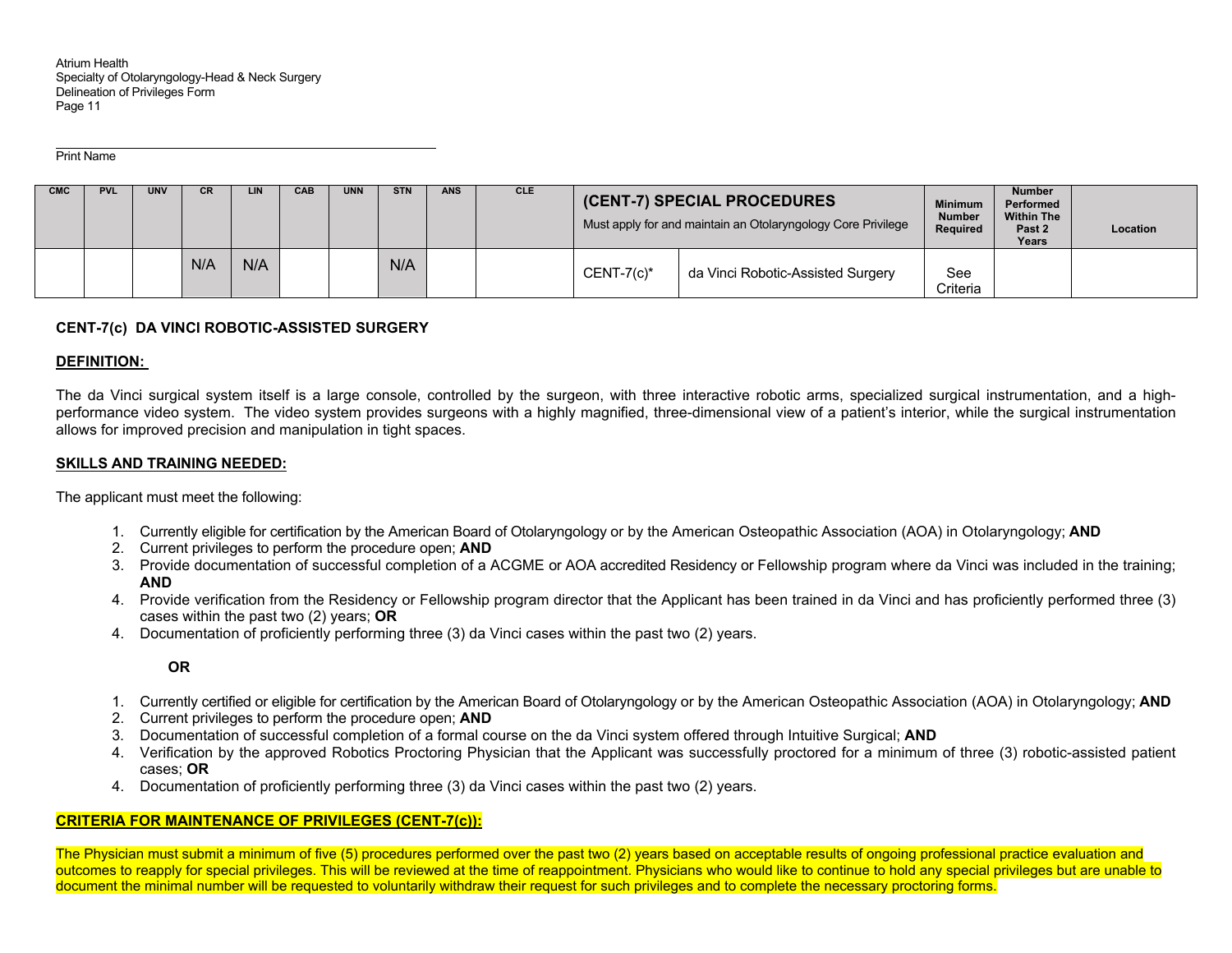## PRIVILEGES REQUESTED BY:

I have requested only those privileges for which by education, training, current experience, and demonstrated performance I am qualified to perform, and that I wish to exercise at Atrium Health and;

I understand that:

- (a) In exercising any clinical privileges granted, I am constrained by hospital and medical staff policies and rules applicable generally and any applicable to the particular situation.
- (b) Any restriction on the clinical privileges granted to me is waived in an emergency situation and in such a situation my actions are governed by the applicable section of the medical staff bylaws or related documents.

I attest that I am not currently a user of illegal drugs or do not currently abuse the use of legal drugs.

I attest that I do not have a physical or mental condition which could affect my motor skills or ability to exercise the clinical privileges requested or that I require an accommodation in order to exercise the privileges requested safely and competently.

Signature Date Date of the Signature Date of the Date of the Date of the Date of the Date of the Date of the D

Print Name

==========================================================================================

Approved by the CHS Medical Executive Committee: 08/17/2017 Approved by the Board of Commissioners: 09/12/2017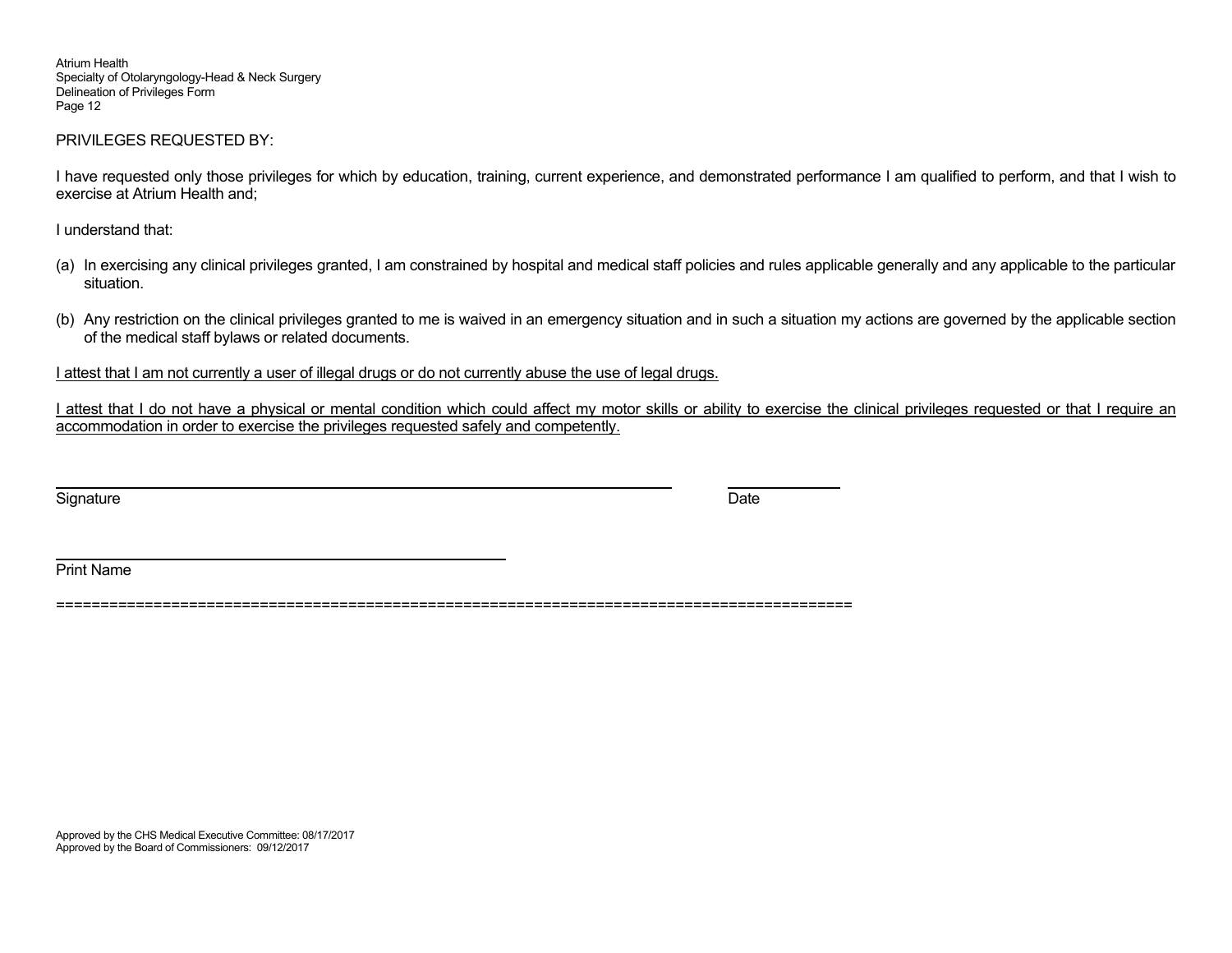## **CENT-4(a) FACIAL NERVE REHABILITATION PROCEDURES**

# **QUALIFICATIONS:**

- 1. Physicians must apply for and meet the necessary criteria to be granted privileges for Facial Plastic Surgery Core Privileges (CENT-4); **AND**
- 2. Documentation of current competence and successful performance of at least two (2) procedures within the past two (2) years; **OR**
- 2. Submit the PERMISSION TO BE PROCTORED REQUEST FORM requesting concurrent proctoring by a physician who currently holds privileges to perform Facial Nerve Rehabilitation Procedures. You must provide documentation of proctoring for two (2) procedures.

## Maintenance Criteria for Continued Privileges:

The Physician must perform at least one (1) of each privilege held over the past two (2) years based on acceptable results of ongoing professional practice evaluation and outcomes to reapply for special privileges. This will be reviewed at the time of reappointment. Physicians who would like to continue to hold any special privileges but are unable to document the minimal number will be requested to voluntarily withdraw their request for such privileges and to complete the necessary proctoring forms. ==============================================================================================================================

# **CENT-6 EAR - SPECIAL PROCEDURES**

# **QUALIFICATIONS:**

- 1. Physicians must apply for and meet the necessary criteria to be granted privileges for Core Privileges; **AND**
- 2. Documentation of current competence and successful performance of at least two (2), performed in the past two (2) years, of each Ear special procedure being requested; **OR**
- 2. Submit the PERMISSION TO BE PROCTORED REQUEST FORM requesting concurrent proctoring by a physician who currently holds privileges to perform the requested procedure. You must provide documentation of proctoring for two (2) procedures.

## Maintenance Criteria for Continued Privileges:

The Physician must perform at least one (1) of each privilege held over the past two (2) years based on acceptable results of ongoing professional practice evaluation and outcomes to reapply for special privileges. This will be reviewed at the time of reappointment. Physicians who would like to continue to hold any special privileges but are unable to document the minimal number will be requested to voluntarily withdraw their request for such privileges and to complete the necessary proctoring forms.